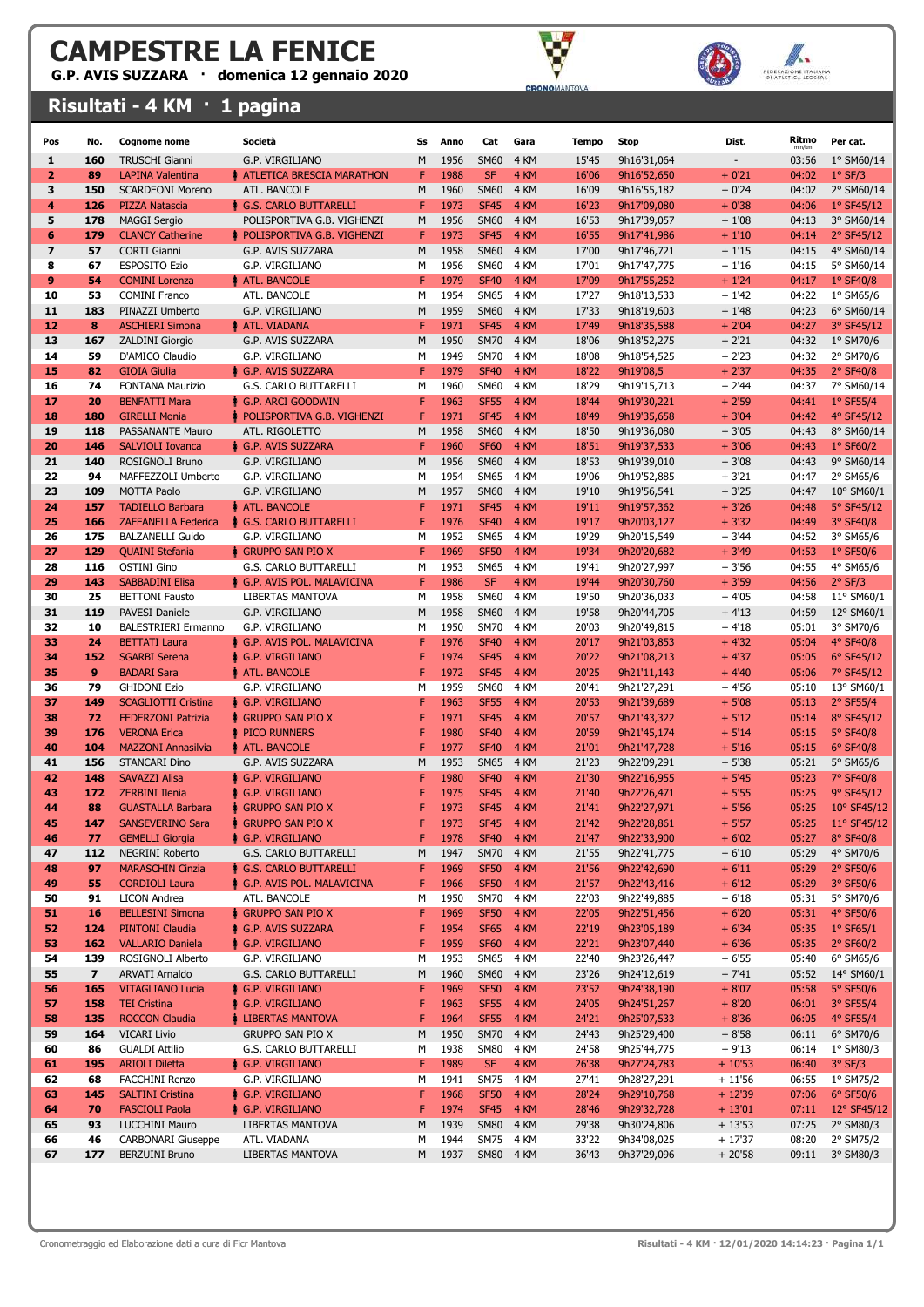G.P. AVIS SUZZARA · domenica 12 gennaio 2020



FIDERAZIONE ITALIANA

| Risultati - 4 KM · 2 pagine |  |
|-----------------------------|--|
|                             |  |

|               | Pos                                  | No.                     | <b>Cognome nome</b>                               | Società                                           | Anno Gara    |                        | Tempo          | <b>Stop</b>                | Dist.               | Ritmo<br>min/km | Per cat.                          |  |
|---------------|--------------------------------------|-------------------------|---------------------------------------------------|---------------------------------------------------|--------------|------------------------|----------------|----------------------------|---------------------|-----------------|-----------------------------------|--|
|               | Femminile (36)                       |                         |                                                   |                                                   |              |                        |                |                            |                     |                 |                                   |  |
|               | Seniores F (SF) (3)                  |                         |                                                   |                                                   |              |                        |                |                            |                     |                 |                                   |  |
|               | 1                                    | 89                      | <b>LAPINA Valentina</b>                           | <b>A ATLETICA BRESCIA MARATHON</b>                | 1988         | 4 KM                   | 16'06          | 9h16'52,650                | $\omega_{\rm{eff}}$ | 04:02           | $1°$ SF/3                         |  |
|               | $\overline{2}$                       | 143                     | <b>SABBADINI Elisa</b>                            | ♦ G.P. AVIS POL. MALAVICINA                       | 1986         | 4 KM                   | 19'44          | 9h20'30,760                | $+3'38$             | 04:56           | $2°$ SF/3                         |  |
|               | 3<br><b>Seniores 40 F (SF40) (8)</b> | 195                     | <b>ARIOLI Diletta</b>                             | <b>G.P. VIRGILIANO</b>                            | 1989         | 4 KM                   | 26'38          | 9h27'24,783                | $+10'32$            | 06:40           | $3°$ SF/3                         |  |
|               | 1                                    | 54                      | <b>COMINI Lorenza</b>                             | <b>ATL. BANCOLE</b>                               | 1979         | 4 KM                   | 17'09          | 9h17'55,252                | 17'09               | 04:17           | $1°$ SF40/8                       |  |
|               | $\overline{2}$                       | 82                      | <b>GIOIA Giulia</b>                               | <b>6.P. AVIS SUZZARA</b>                          | 1979         | 4 KM                   | 18'22          | 9h19'08,5                  | $+1'13$             | 04:35           | 2° SF40/8                         |  |
|               | 3                                    | 166                     | <b>ZAFFANELLA Federica</b>                        | ♦ G.S. CARLO BUTTARELLI                           | 1976         | 4 KM                   | 19'17          | 9h20'03,127                | $+2'08$             | 04:49           | 3° SF40/8                         |  |
|               | 4                                    | 24                      | <b>BETTATI Laura</b>                              | ∲ G.P. AVIS POL. MALAVICINA                       | 1976         | 4 KM                   | 20'17          | 9h21'03,853                | $+3'08$             | 05:04           | 4° SF40/8                         |  |
|               | 5<br>6                               | 176                     | <b>VERONA Erica</b>                               | <b>PICO RUNNERS</b>                               | 1980         | 4 KM                   | 20'59          | 9h21'45,174                | $+3'50$             | 05:15           | 5° SF40/8                         |  |
|               | $\overline{\mathbf{z}}$              | 104<br>148              | <b>MAZZONI Annasilvia</b><br><b>SAVAZZI Alisa</b> | <b>ATL. BANCOLE</b><br>♠ G.P. VIRGILIANO          | 1977<br>1980 | 4 KM<br>4 KM           | 21'01<br>21'30 | 9h21'47,728<br>9h22'16,955 | $+3'52$<br>$+4'21$  | 05:15<br>05:23  | 6° SF40/8<br>7° SF40/8            |  |
|               | 8                                    | 77                      | <b>GEMELLI Giorgia</b>                            | <b>G.P. VIRGILIANO</b>                            | 1978         | 4 KM                   | 21'47          | 9h22'33,900                | $+4'38$             | 05:27           | 8° SF40/8                         |  |
|               | Seniores 45 F (SF45) (12)            |                         |                                                   |                                                   |              |                        |                |                            |                     |                 |                                   |  |
|               | 1                                    | 126                     | <b>PIZZA Natascia</b>                             | ♦ G.S. CARLO BUTTARELLI                           | 1973         | 4 KM                   | 16'23          | 9h17'09,080                | 16'23               | 04:06           | 1° SF45/12                        |  |
|               | $\overline{2}$                       | 179                     | <b>CLANCY Catherine</b>                           | POLISPORTIVA G.B. VIGHENZI<br>٠                   | 1973         | 4 KM                   | 16'55          | 9h17'41,986                | $+0'32$             | 04:14           | 2° SF45/12                        |  |
|               | 3                                    | 8                       | <b>ASCHIERI Simona</b>                            | <b>ATL. VIADANA</b>                               |              | 1971 4 KM              | 17'49          | 9h18'35,588                | $+1'26$             | 04:27           | 3° SF45/12                        |  |
|               | 4<br>5                               | 180                     | <b>GIRELLI Monia</b>                              | POLISPORTIVA G.B. VIGHENZI<br><b>ATL. BANCOLE</b> |              | 1971 4 KM              | 18'49<br>19'11 | 9h19'35,658<br>9h19'57,362 | $+2'26$             | 04:42           | 4° SF45/12                        |  |
|               | 6                                    | 157<br>152              | <b>TADIELLO Barbara</b><br><b>SGARBI Serena</b>   | ↑ G.P. VIRGILIANO                                 |              | 1971 4 KM<br>1974 4 KM | 20'22          | 9h21'08,213                | $+2'48$<br>$+3'59$  | 04:48<br>05:05  | 5° SF45/12<br>6° SF45/12          |  |
|               | 7                                    | 9                       | <b>BADARI Sara</b>                                | <b>ATL. BANCOLE</b>                               |              | 1972 4 KM              | 20'25          | 9h21'11,143                | $+4'02$             | 05:06           | 7° SF45/12                        |  |
|               | 8                                    | 72                      | <b>FEDERZONI Patrizia</b>                         | ♠ Gruppo san pio x                                |              | 1971 4 KM              | 20'57          | 9h21'43,322                | $+4'34$             | 05:14           | 8° SF45/12                        |  |
|               | 9                                    | 172                     | <b>ZERBINI Ilenia</b>                             | ♠ G.P. VIRGILIANO                                 |              | 1975 4 KM              | 21'40          | 9h22'26,471                | $+5'17$             | 05:25           | 9° SF45/12                        |  |
|               | 10                                   | 88                      | <b>GUASTALLA Barbara</b>                          | <b>GRUPPO SAN PIO X</b>                           | 1973         | 4 KM                   | 21'41          | 9h22'27,971                | $+5'18$             | 05:25           | 10° SF45/12                       |  |
|               | 11                                   | 147                     | <b>SANSEVERINO Sara</b>                           | <b>GRUPPO SAN PIO X</b><br>۰                      | 1973         | 4 KM                   | 21'42          | 9h22'28,861                | $+5'19$             | 05:25           | 11° SF45/12                       |  |
|               | 12                                   | 70                      | <b>FASCIOLI Paola</b>                             | ↑ G.P. VIRGILIANO                                 |              | 1974 4 KM              | 28'46          | 9h29'32,728                | $+12'23$            | 07:11           | 12° SF45/12                       |  |
|               | <b>Seniores 50 F (SF50) (6)</b><br>1 |                         |                                                   | <b>A</b> GRUPPO SAN PIO X                         |              | 4 KM                   | 19'34          |                            | 19'34               |                 | 1° SF50/6                         |  |
|               | $\overline{2}$                       | 129<br>97               | <b>QUAINI Stefania</b><br><b>MARASCHIN Cinzia</b> | ♦ G.S. CARLO BUTTARELLI                           | 1969<br>1969 | 4 KM                   | 21'56          | 9h20'20,682<br>9h22'42,690 | $+2'22$             | 04:53<br>05:29  | 2° SF50/6                         |  |
|               | 3                                    | 55                      | <b>CORDIOLI Laura</b>                             | <b>6.P. AVIS POL. MALAVICINA</b>                  | 1966         | 4 KM                   | 21'57          | 9h22'43,416                | $+2'23$             | 05:29           | 3° SF50/6                         |  |
|               | 4                                    | 16                      | <b>BELLESINI Simona</b>                           | <b>GRUPPO SAN PIO X</b>                           | 1969         | 4 KM                   | 22'05          | 9h22'51,456                | $+2'31$             | 05:31           | 4° SF50/6                         |  |
|               | 5                                    | 165                     | <b>VITAGLIANO Lucia</b>                           | ∲ G.P. VIRGILIANO                                 | 1969         | 4 KM                   | 23'52          | 9h24'38,190                | $+4'18$             | 05:58           | 5° SF50/6                         |  |
|               | 6                                    | 145                     | <b>SALTINI Cristina</b>                           | <b>G.P. VIRGILIANO</b>                            | 1968         | 4 KM                   | 28'24          | 9h29'10,768                | $+8'50$             | 07:06           | 6° SF50/6                         |  |
|               | <b>Seniores 55 F (SF55) (4)</b>      |                         |                                                   |                                                   |              |                        |                |                            |                     |                 |                                   |  |
|               | 1                                    | 20                      | <b>BENFATTI Mara</b>                              | ↑ G.P. ARCI GOODWIN                               | 1963         | 4 KM                   | 18'44          | 9h19'30,221                | 18'44               | 04:41           | $1°$ SF55/4                       |  |
|               | $\overline{2}$<br>3                  | 149<br>158              | <b>SCAGLIOTTI Cristina</b><br><b>TEI Cristina</b> | <b>G.P. VIRGILIANO</b><br>٠<br>↑ G.P. VIRGILIANO  | 1963         | 4 KM<br>1963 4 KM      | 20'53<br>24'05 | 9h21'39,689<br>9h24'51,267 | $+2'09$<br>$+5'21$  | 05:13<br>06:01  | 2° SF55/4<br>3° SF55/4            |  |
|               | 4                                    | 135                     | <b>ROCCON Claudia</b>                             | <b>LIBERTAS MANTOVA</b>                           |              | 1964 4 KM              | 24'21          | 9h25'07,533                | $+5'37$             | 06:05           | 4° SF55/4                         |  |
|               | <b>Seniores 60 F (SF60) (2)</b>      |                         |                                                   |                                                   |              |                        |                |                            |                     |                 |                                   |  |
|               | 1                                    | 146                     | <b>SALVIOLI Iovanca</b>                           | ∲ G.P. AVIS SUZZARA                               | 1960         | 4 KM                   | 18'51          | 9h19'37,533                | 18'51               | 04:43           | $1°$ SF60/2                       |  |
|               | $\overline{2}$                       | 162                     | <b>VALLARIO Daniela</b>                           | ♠ G.P. VIRGILIANO                                 |              | 1959 4 KM              | 22'21          | 9h23'07,440                | $+3'30$             | 05:35           | 2° SF60/2                         |  |
|               | Seniores 65 F (SF65) (1)             |                         |                                                   |                                                   |              |                        |                |                            |                     |                 |                                   |  |
|               | 1                                    | 124                     | <b>PINTONI Claudia</b>                            | ♦ G.P. AVIS SUZZARA                               |              | 1954 4 KM              | 22'19          | 9h23'05,189                | 22'19               | 05:35           | $1°$ SF65/1                       |  |
| Maschile (31) |                                      |                         |                                                   |                                                   |              |                        |                |                            |                     |                 |                                   |  |
|               | <b>Seniores 60 M (SM60) (14)</b>     |                         |                                                   |                                                   |              |                        |                |                            |                     |                 |                                   |  |
|               | 1                                    | 160                     | TRUSCHI Gianni                                    | G.P. VIRGILIANO                                   |              | 1956 4 KM              | 15'45          | 9h16'31,064                | 15'45               | 03:56           | 1° SM60/14                        |  |
|               | $\mathbf{2}$                         | 150                     | <b>SCARDEONI Moreno</b>                           | ATL. BANCOLE                                      |              | 1960 4 KM              | 16'09          | 9h16'55,182                | $+0'24$             | 04:02           | 2° SM60/14                        |  |
|               | з<br>4                               | 178<br>57               | <b>MAGGI Sergio</b><br><b>CORTI Gianni</b>        | POLISPORTIVA G.B. VIGHENZI<br>G.P. AVIS SUZZARA   |              | 1956 4 KM<br>1958 4 KM | 16'53<br>17'00 | 9h17'39,057<br>9h17'46,721 | $+1'08$<br>$+1'15$  | 04:13<br>04:15  | 3° SM60/14<br>4° SM60/14          |  |
|               | 5                                    | 67                      | <b>ESPOSITO Ezio</b>                              | G.P. VIRGILIANO                                   |              | 1956 4 KM              | 17'01          | 9h17'47,775                | $+1'16$             | 04:15           | 5° SM60/14                        |  |
|               | 6                                    | 183                     | PINAZZI Umberto                                   | G.P. VIRGILIANO                                   |              | 1959 4 KM              | 17'33          | 9h18'19,603                | $+1'48$             | 04:23           | 6° SM60/14                        |  |
|               | 7                                    | 74                      | FONTANA Maurizio                                  | G.S. CARLO BUTTARELLI                             |              | 1960 4 KM              | 18'29          | 9h19'15,713                | $+2'44$             | 04:37           | 7° SM60/14                        |  |
|               | 8                                    | 118                     | PASSANANTE Mauro                                  | ATL. RIGOLETTO                                    |              | 1958 4 KM              | 18'50          | 9h19'36,080                | $+3'05$             | 04:43           | 8° SM60/14                        |  |
|               | 9                                    | 140                     | ROSIGNOLI Bruno                                   | G.P. VIRGILIANO                                   |              | 1956 4 KM              | 18'53          | 9h19'39,010                | $+3'08$             | 04:43           | 9° SM60/14                        |  |
|               | 10<br>11                             | 109<br>25               | <b>MOTTA Paolo</b><br><b>BETTONI Fausto</b>       | G.P. VIRGILIANO<br>LIBERTAS MANTOVA               |              | 1957 4 KM<br>1958 4 KM | 19'10<br>19'50 | 9h19'56,541<br>9h20'36,033 | $+3'25$<br>$+4'05$  | 04:47<br>04:58  | $10^{\circ}$ SM60/1<br>11° SM60/1 |  |
|               | 12                                   | 119                     | PAVESI Daniele                                    | G.P. VIRGILIANO                                   |              | 1958 4 KM              | 19'58          | 9h20'44,705                | $+4'13$             | 04:59           | 12° SM60/1                        |  |
|               | 13                                   | 79                      | <b>GHIDONI Ezio</b>                               | G.P. VIRGILIANO                                   |              | 1959 4 KM              | 20'41          | 9h21'27,291                | $+4'56$             | 05:10           | 13° SM60/1                        |  |
|               | 14                                   | $\overline{\mathbf{z}}$ | <b>ARVATI Arnaldo</b>                             | G.S. CARLO BUTTARELLI                             |              | 1960 4 KM              | 23'26          | 9h24'12,619                | $+ 7'41$            | 05:52           | 14° SM60/1                        |  |
|               | <b>Seniores 65 M (SM65) (6)</b>      |                         |                                                   |                                                   |              |                        |                |                            |                     |                 |                                   |  |
|               | 1                                    | 53                      | <b>COMINI Franco</b>                              | ATL. BANCOLE                                      |              | 1954 4 KM              | 17'27          | 9h18'13,533                | 17'27               | 04:22           | 1° SM65/6                         |  |
|               | $\mathbf{2}$                         | 94                      | MAFFEZZOLI Umberto                                | G.P. VIRGILIANO                                   |              | 1954 4 KM              | 19'06          | 9h19'52,885                | $+1'39$             | 04:47           | $2°$ SM65/6                       |  |
|               | з                                    | 175                     | <b>BALZANELLI Guido</b>                           | G.P. VIRGILIANO                                   |              | 1952 4 KM              | 19'29          | 9h20'15,549                | $+2'02$             | 04:52           | 3° SM65/6                         |  |
|               | 4<br>5                               | 116<br>156              | <b>OSTINI Gino</b><br>STANCARI Dino               | G.S. CARLO BUTTARELLI                             |              | 1953 4 KM              | 19'41<br>21'23 | 9h20'27,997                | $+2'14$             | 04:55<br>05:21  | 4° SM65/6                         |  |
|               |                                      |                         |                                                   | G.P. AVIS SUZZARA                                 |              | 1953 4 KM              |                | 9h22'09,291                | $+3'56$             |                 | 5° SM65/6                         |  |

Cronometraggio ed Elaborazione dati a cura di Ficr Mantova **Risultati - 4 KM · 12/01/2020 14:18:15 · Pagina 1/2**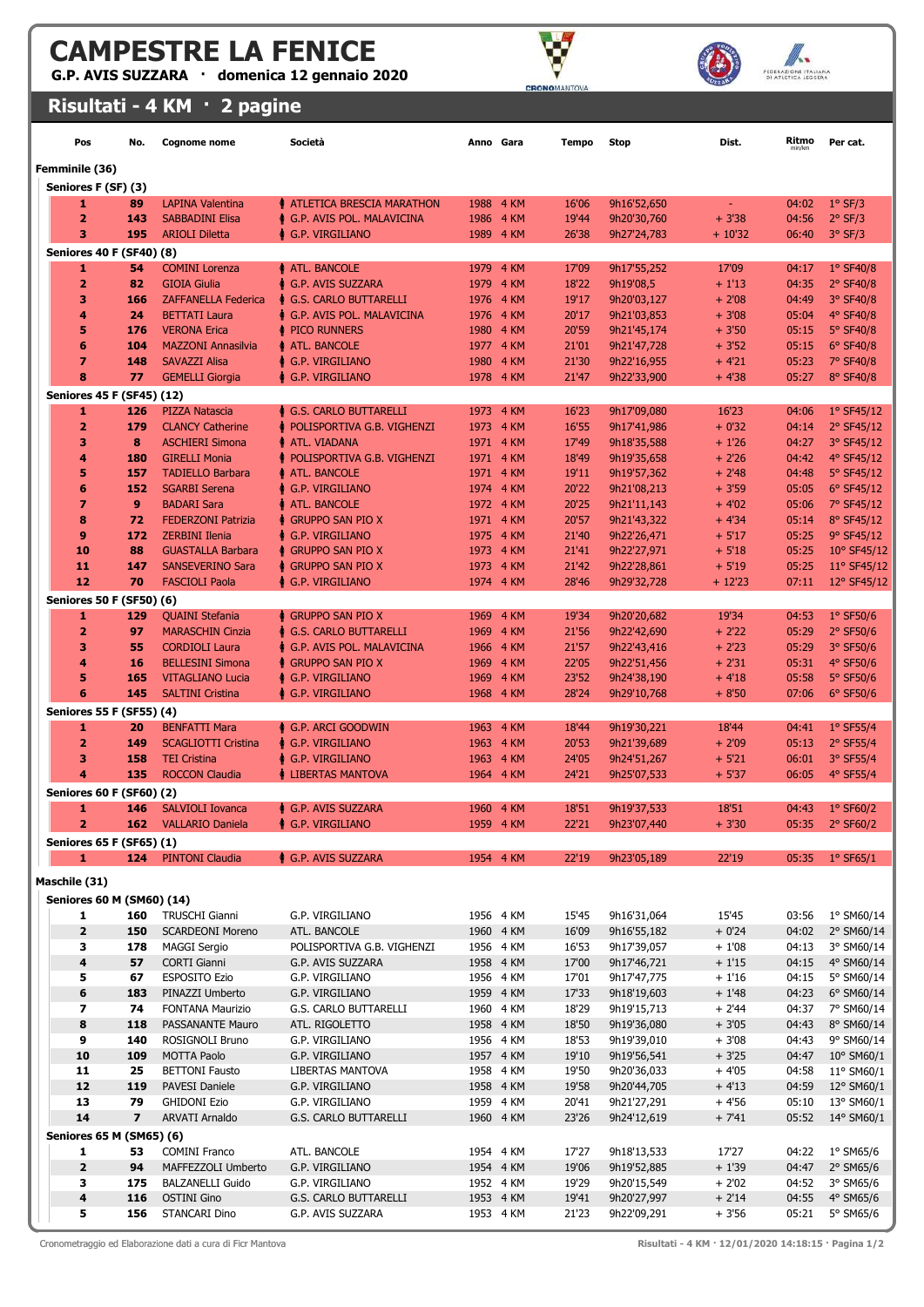| Pos            | No.                             | <b>Cognome nome</b>        | Società                      |      | Anno Gara | Tempo | <b>Stop</b> | Dist.    | Ritmo           | Per cat.           |
|----------------|---------------------------------|----------------------------|------------------------------|------|-----------|-------|-------------|----------|-----------------|--------------------|
| 6              | 139                             | ROSIGNOLI Alberto          | G.P. VIRGILIANO              |      | 1953 4 KM | 22'40 | 9h23'26,447 | $+5'13$  | min/km<br>05:40 | $6°$ SM65/6        |
|                | Seniores 70 M (SM70) (6)        |                            |                              |      |           |       |             |          |                 |                    |
|                | 167                             | <b>ZALDINI Giorgio</b>     | G.P. AVIS SUZZARA            | 1950 | 4 KM      | 18'06 | 9h18'52,275 | 18'06    | 04:32           | 1° SM70/6          |
| $\overline{2}$ | 59                              | D'AMICO Claudio            | G.P. VIRGILIANO              |      | 1949 4 KM | 18'08 | 9h18'54,525 | $+0'02$  | 04:32           | 2° SM70/6          |
| 3              | 10                              | <b>BALESTRIERI Ermanno</b> | G.P. VIRGILIANO              | 1950 | 4 KM      | 20'03 | 9h20'49,815 | $+1'57$  | 05:01           | 3° SM70/6          |
| 4              | 112                             | NEGRINI Roberto            | <b>G.S. CARLO BUTTARELLI</b> | 1947 | 4 KM      | 21'55 | 9h22'41,775 | $+3'49$  | 05:29           | 4° SM70/6          |
| 5              | 91                              | LICON Andrea               | ATL, BANCOLE                 | 1950 | 4 KM      | 22'03 | 9h22'49.885 | $+3'57$  | 05:31           | 5° SM70/6          |
| 6              | 164                             | <b>VICARI Livio</b>        | <b>GRUPPO SAN PIO X</b>      |      | 1950 4 KM | 24'43 | 9h25'29,400 | $+6'37$  | 06:11           | $6^{\circ}$ SM70/6 |
|                | Seniores 75 M (SM75) (2)        |                            |                              |      |           |       |             |          |                 |                    |
|                | 68                              | <b>FACCHINI Renzo</b>      | G.P. VIRGILIANO              | 1941 | 4 KM      | 27'41 | 9h28'27,291 | 27'41    | 06:55           | 1° SM75/2          |
| $\overline{2}$ | 46                              | <b>CARBONARI Giuseppe</b>  | ATL. VIADANA                 |      | 1944 4 KM | 33'22 | 9h34'08.025 | $+5'41$  | 08:20           | 2° SM75/2          |
|                | <b>Seniores 80 M (SM80) (3)</b> |                            |                              |      |           |       |             |          |                 |                    |
|                | 86                              | <b>GUALDI Attilio</b>      | <b>G.S. CARLO BUTTARELLI</b> | 1938 | 4 KM      | 24'58 | 9h25'44,775 | 24'58    | 06:14           | $1°$ SM80/3        |
| $\overline{2}$ | 93                              | <b>LUCCHINI Mauro</b>      | <b>LIBERTAS MANTOVA</b>      | 1939 | 4 KM      | 29'38 | 9h30'24,806 | $+4'40$  | 07:25           | 2° SM80/3          |
| 3              | 177                             | <b>BERZUINI Bruno</b>      | LIBERTAS MANTOVA             | 1937 | 4 KM      | 36'43 | 9h37'29,096 | $+11'45$ | 09:11           | 3° SM80/3          |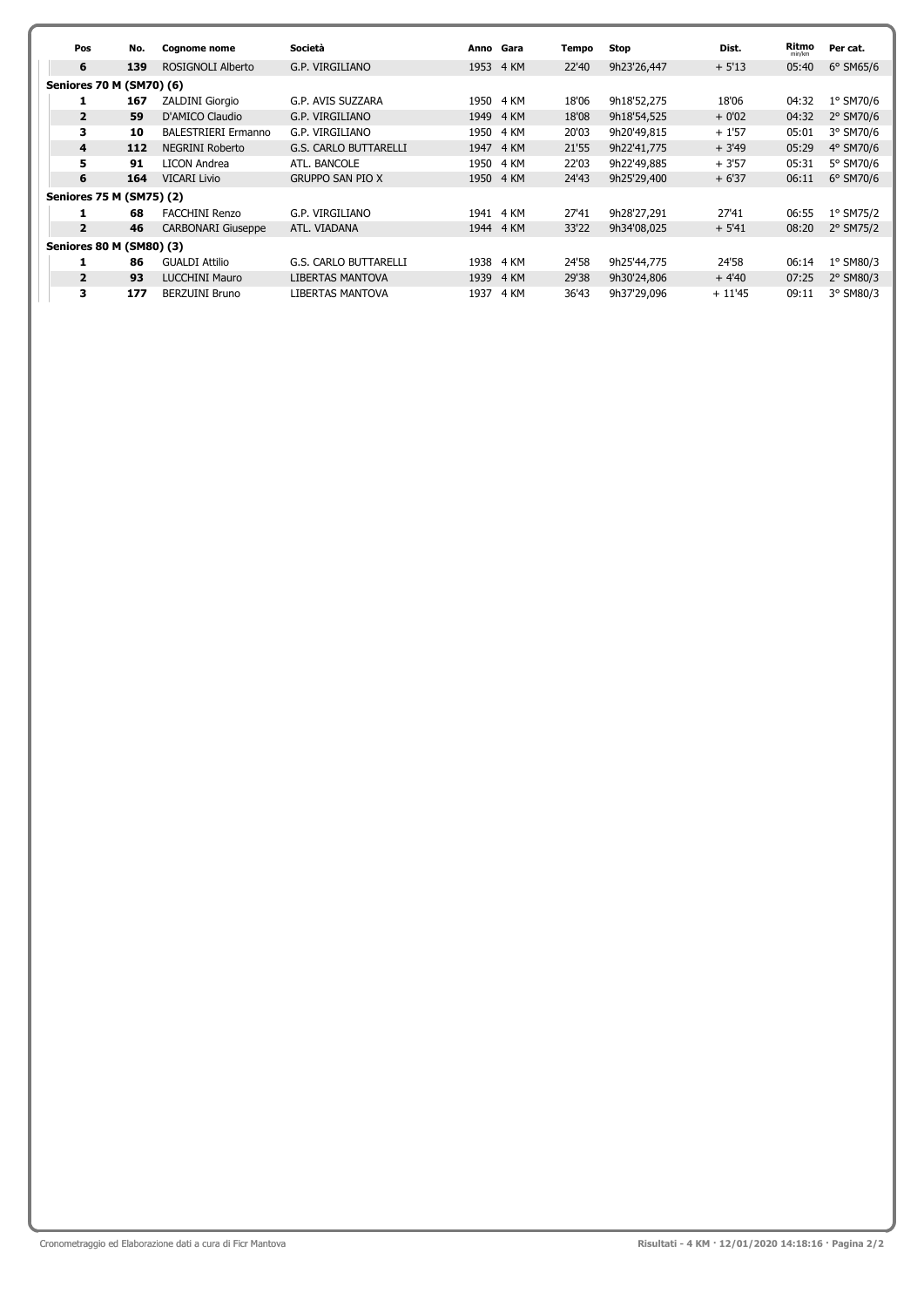G.P. AVIS SUZZARA · domenica 12 gennaio 2020

### Risultati - 6 KM · 2 pagine





| Pos                     | No.          | <b>Cognome nome</b>                               | Società                                                | Ss     | Anno         | Cat                        | Gara         | Tempo          | <b>Stop</b>                | Dist.              | Ritmo          | Per cat.                 |
|-------------------------|--------------|---------------------------------------------------|--------------------------------------------------------|--------|--------------|----------------------------|--------------|----------------|----------------------------|--------------------|----------------|--------------------------|
| 1                       | 191          | <b>GRAVANTE Giuseppe</b>                          | ATLETICA GUASTALLA REGGIOLO                            | M      | 2001         | JM                         | 6 KM         | 20'50          | 9h53'39,3                  |                    | 03:28          | $1^{\circ}$ JM/1         |
| $\overline{\mathbf{2}}$ | 115          | <b>ORLANDI Luca</b>                               | PICO RUNNERS                                           | М      | 1995         | SM                         | 6 KM         | 21'03          | 9h53'52,955                | $+0'13$            | 03:31          | $1°$ SM/9                |
| 3                       | 182          | <b>BOUMALIK Faical</b>                            | CIRCOLO MINERVA ASD                                    | M      | 1975         | <b>SM45</b>                | 6 KM         | 21'19          | 9h54'08,7                  | $+0'29$            | 03:33          | 1° SM45/30               |
| 4                       | 66           | EL AZZOUZI Hassan                                 | ATL. VIRTUS CASTENEDOLO                                | М      | 1968         | <b>SM50</b>                | 6 KM         | 21'41          | 9h54'30,947                | $+0'51$            | 03:37          | 1° SM50/26               |
| 5                       | 62           | D'ORONZIO Davide                                  | G.P. AVIS SUZZARA                                      | M      | 1973         | <b>SM45</b>                | 6 KM         | 21'56          | 9h54'45,549                | $+1'06$            | 03:40          | 2° SM45/30               |
| 6                       | 113          | NETTI Pierpaolo                                   | ATL. RIGOLETTO                                         | М      | 1985         | <b>SM35</b>                | 6 KM         | 21'57          | 9h54'46,182                | $+1'07$            | 03:40          | 1° SM35/9                |
| $\overline{\mathbf{z}}$ | 37           | <b>BROZ Werner</b>                                | <b>GRUPPO SAN PIO X</b>                                | M      | 1971<br>1988 | <b>SM45</b>                | 6 KM         | 21'58          | 9h54'47,025                | $+1'08$            | 03:40          | 3° SM45/30               |
| 8<br>9                  | 120<br>51    | PEDRAZZINI Sandro<br><b>CECERE Luca</b>           | ATLETICA GUASTALLA REGGIOLO<br>PODISTI CASTIGLIONESI   | М<br>M | 1987         | <b>SM</b><br><b>SM</b>     | 6 KM<br>6 KM | 22'24<br>22'27 | 9h55'13,6<br>9h55'16,651   | $+1'34$<br>$+1'37$ | 03:44<br>03:44 | $2°$ SM/9<br>3° SM/9     |
| 10                      | 17           | <b>BELLINI Eugenio</b>                            | G.P. AVIS SUZZARA                                      | М      | 1990         | SM                         | 6 KM         | 22'32          | 9h55'21,479                | $+1'42$            | 03:46          | 4° SM/9                  |
| 11                      | 65           | <b>DUSI Filippo</b>                               | G.P. AVIS POL. MALAVICINA                              | M      | 1977         | <b>SM40</b>                | 6 KM         | 22'38          | 9h55'27,947                | $+1'48$            | 03:46          | 1° SM40/16               |
| 12                      | 76           | <b>GALVANI Luca</b>                               | G.P. AVIS POL. MALAVICINA                              | М      | 1999         | PM                         | 6 KM         | 22'47          | 9h55'36,924                | $+1'57$            | 03:48          | $1^{\circ}$ PM/1         |
| 13                      | 194          | <b>BELLINI Alessandro</b>                         | ATLETICA GUASTALLA REGGIOLO                            | M      | 2004         | AM                         | 6 KM         | 22'56          | 9h55'45,314                | $+2'06$            | 03:49          | $1^{\circ}$ AM/2         |
| 14                      | 11           | <b>BANTI Federico</b>                             | G.P. VIRGILIANO                                        | М      | 1970         | <b>SM50</b>                | 6 KM         | 23'00          | 9h55'49,252                | $+2'10$            | 03:50          | 2° SM50/26               |
| 15                      | 71           | <b>FAVARI Carlo</b>                               | <b>GRUPPO SAN PIO X</b>                                | M      | 1983         | <b>SM35</b>                | 6 KM         | 23'08          | 9h55'57,994                | $+2'18$            | 03:52          | 2° SM35/9                |
| 16                      | 83           | <b>GIORGI Francesco</b>                           | G.P. AVIS SUZZARA                                      | М      | 1992         | <b>SM</b>                  | 6 KM         | 23'09          | 9h55'58,650                | $+2'19$            | 03:52          | 5° SM/9                  |
| 17                      | 163          | <b>VENTURELLI Nicola</b>                          | G.P. AVIS POL. MALAVICINA                              | M      | 1973         | <b>SM45</b>                | 6 KM         | 23'20          | 9h56'09,737                | $+2'30$            | 03:53          | 4° SM45/30               |
| 18                      | 186          | <b>GALIMBERTI Fausto</b>                          | JOGGING TEAM PATERLINI                                 | М      | 1971         | <b>SM45</b>                | 6 KM         | 23'34          | 9h56'23,494                | $+2'44$            | 03:56          | 5° SM45/30               |
| 19                      | 185          | <b>MARIOTTI Gianluca</b>                          | <b>MARATHON CREMONA</b>                                | M      | 1974         | <b>SM45</b>                | 6 KM         | 23'45          | 9h56'34,463                | $+2'55$            | 03:58          | 6° SM45/30               |
| 20                      | 128          | PORTIOLI Alberto                                  | G.P. AVIS SUZZARA                                      | М      | 1985         | <b>SM35</b>                | 6 KM         | 23'49          | 9h56'38,166                | $+2'59$            | 03:58          | 3° SM35/9                |
| 21                      | 181          | <b>GANDA Alessandro</b>                           | G.P. VIRGILIANO                                        | M      | 1992         | <b>SM</b>                  | 6 KM         | 24'01          | 9h56'50,939                | $+3'11$            | 04:00          | $6^{\circ}$ SM/9         |
| 22<br>23                | 122<br>90    | PETTINATO Tonio<br><b>LESIZZA Paolo</b>           | G.P. AVIS POL. MALAVICINA                              | М<br>M | 1971<br>1970 | <b>SM45</b><br><b>SM50</b> | 6 KM<br>6 KM | 24'12<br>24'18 | 9h57'01,510                | $+3'22$            | 04:02<br>04:03 | 7° SM45/30               |
| 24                      | 18           | <b>BENATTI Antonio</b>                            | G.P. ARCI GOODWIN<br>G.P. AVIS SUZZARA                 | М      | 1973         | <b>SM45</b>                | 6 KM         | 24'19          | 9h57'07,370<br>9h57'08,471 | $+3'28$<br>$+3'29$ | 04:03          | 3° SM50/26<br>8° SM45/30 |
| 25                      | $\mathbf{1}$ | <b>ACCORSI Cristian</b>                           | <b>GRUPPO SAN PIO X</b>                                | M      | 1967         | <b>SM50</b>                | 6 KM         | 24'20          | 9h57'09,221                | $+3'30$            | 04:04          | 4° SM50/26               |
| 26                      | 187          | <b>MORANDI Davide</b>                             | G.P. VIRGILIANO                                        | М      | 1963         | <b>SM55</b>                | 6 KM         | 24'33          | 9h57'22,111                | $+3'43$            | 04:05          | 1° SM55/14               |
| 27                      | 161          | <b>TURCATO Marco</b>                              | ATL. BANCOLE                                           | M      | 1961         | <b>SM55</b>                | 6 KM         | 24'38          | 9h57'27,432                | $+3'48$            | 04:07          | 2° SM55/14               |
| 28                      | 103          | MAZZOCCHI GIAN Marco                              | G.P. VIRGILIANO                                        | М      | 1974         | SM45 6 KM                  |              | 24'39          | 9h57'28,228                | $+3'49$            | 04:07          | 9° SM45/30               |
| 29                      | 80           | <b>GIAMPAOLINI Ugo</b>                            | <b>LIBERTAS MANTOVA</b>                                | M      | 1978         | <b>SM40</b>                | 6 KM         | 24'40          | 9h57'29,424                | $+3'50$            | 04:07          | 2° SM40/16               |
| 30                      | 42           | CALDARELLA Roberto                                | <b>GRUPPO SAN PIO X</b>                                | М      | 1961         | <b>SM55</b>                | 6 KM         | 24'51          | 9h57'40,4                  | $+4'01$            | 04:08          | 3° SM55/14               |
| 31                      | 45           | CANNOLICCHIO Luigi                                | G.P. AVIS SUZZARA                                      | M      | 1986         | <b>SM</b>                  | 6 KM         | 24'52          | 9h57'41,940                | $+4'02$            | 04:08          | 7° SM/9                  |
| 32                      | 131          | <b>RESTA Emanuele</b>                             | G.S. CARLO BUTTARELLI                                  | М      | 1986         | <b>SM</b>                  | 6 KM         | 24'52          | 9h57'41,963                | $+4'02$            | 04:08          | 8° SM/9                  |
| 33                      | 31           | <b>BONAZZI Alessandro</b>                         | ATL. VIADANA                                           | M      | 1970         | <b>SM50</b>                | 6 KM         | 24'55          | 9h57'44,049                | $+4'05$            | 04:09          | 5° SM50/26               |
| 34                      | 40           | CAFFARELLA Marco                                  | G.P. VIRGILIANO                                        | М      | 1963         | <b>SM55</b>                | 6 KM         | 24'59          | 9h57'48,432                | $+4'09$            | 04:10          | 4° SM55/14               |
| 35                      | 142          | <b>ROSSIN Daniele</b>                             | G.P. ARCI GOODWIN                                      | M      | 1969         | <b>SM50</b>                | 6 KM         | 25'02          | 9h57'51,268                | $+4'12$            | 04:10          | 6° SM50/26               |
| 36<br>37                | 170<br>19    | <b>ZANINI Fulvio</b><br><b>BENATTI Bruno</b>      | <b>GRUPPO SAN PIO X</b><br>ATLETICA GUASTALLA REGGIOLO | М<br>M | 1973<br>1961 | <b>SM45</b><br><b>SM55</b> | 6 KM<br>6 KM | 25'06<br>25'07 | 9h57'55,650                | $+4'16$            | 04:11<br>04:11 | 10° SM45/3               |
| 38                      | 99           | MARCOTTI Paolo                                    | G.S. CARLO BUTTARELLI                                  | М      | 1967         | <b>SM50</b>                | 6 KM         | 25'20          | 9h57'56,963<br>9h58'09,830 | $+4'17$<br>$+4'30$ | 04:13          | 5° SM55/14<br>7° SM50/26 |
| 39                      | 133          | RIELLI Giandomenico                               | ATL. VIRTUS CASTENEDOLO                                | M      | 1967         | <b>SM50</b>                | 6 KM         | 25'23          | 9h58'12,502                | $+4'33$            | 04:14          | 8° SM50/26               |
| 40                      | 132          | RICCOMI Fabrizio                                  | <b>GRUPPO SAN PIO X</b>                                | М      | 1971         | <b>SM45</b>                | 6 KM         | 25'23          | 9h58'12,527                | $+4'33$            | 04:14          | 11° SM45/3               |
| 41                      | 47           | <b>CARNIELLI Michele</b>                          | LIBERTAS MANTOVA                                       | M      | 1969         | <b>SM50</b>                | 6 KM         | 25'27          | 9h58'16,018                | $+4'37$            | 04:14          | 9° SM50/26               |
| 42                      | 73           | FILA Marco                                        | <b>GRUPPO SAN PIO X</b>                                | М      | 1968         | <b>SM50</b>                | 6 KM         | 25'35          | 9h58'24,854                | $+4'45$            | 04:16          | 10° SM50/2               |
| 43                      | 171          | <b>ZAPPAROLI Davide</b>                           | <b>GRUPPO SAN PIO X</b>                                | M      | 1971         | <b>SM45</b>                | 6 KM         | 25'47          | 9h58'36,244                | $+4'57$            | 04:18          | 12° SM45/3               |
| 44                      | 33           | <b>BOTTARDI Marco</b>                             | <b>G.S. CARLO BUTTARELLI</b>                           | М      | 1973         | SM45                       | 6 KM         | 25'54          | 9h58'43,932                | $+5'04$            | 04:19          | 13° SM45/3               |
| 45                      | 137          | <b>RODELLI Michele</b>                            | G.P. AVIS POL. MALAVICINA                              | M      | 1972         | <b>SM45</b>                | 6 KM         | 26'00          | 9h58'49,674                | $+5'10$            | 04:20          | 14° SM45/3               |
| 46                      | 153          | SIMONAZZI Stefano                                 | <b>G.S. CARLO BUTTARELLI</b>                           | М      | 1976         | SM40 6 KM                  |              | 26'01          | 9h58'50,869                | $+5'11$            | 04:20          | 3° SM40/16               |
| 47                      | 110          | NANIA Vincenzo                                    | AIL. BANCOLE                                           | M      | 1987         | <b>SM</b>                  | 6 KM         | 26'03          | 9h58'52,69/                | + 5'13             | 04:20          | 9° SM/9                  |
| 48                      | 52           | CO Massimo                                        | G.S. CARLO BUTTARELLI                                  | М      | 1966         | SM50 6 KM                  |              | 26'06          | 9h58'55,650                | $+5'16$            | 04:21          | 11° SM50/2               |
| 49<br>50                | 127<br>26    | PORTA Alberto<br><b>BICELLI Daniele</b>           | ATL. RIGOLETTO<br>G.S. CARLO BUTTARELLI                | М<br>М | 1962<br>1966 | <b>SM55</b><br><b>SM50</b> | 6 KM<br>6 KM | 26'08<br>26'12 | 9h58'57,642<br>9h59'01,8   | $+5'18$<br>$+5'22$ | 04:22<br>04:22 | 6° SM55/14<br>12° SM50/2 |
| 51                      | 22           | <b>BERTAZZONI Paolo</b>                           | G.P. VIRGILIANO                                        | M      | 1966         | <b>SM50</b>                | 6 KM         | 26'13          | 9h59'02,213                | $+5'23$            | 04:22          | 13° SM50/2               |
| 52                      | 41           | <b>CAFFINI Francesco</b>                          | ATL. BANCOLE                                           | М      | 1973         | SM45 6 KM                  |              | 26'15          | 9h59'04,393                | $+5'25$            | 04:23          | 15° SM45/3               |
| 53                      | 36           | <b>BRESCIANI Dario</b>                            | ATL. VIADANA                                           | М      | 1980         | SM40 6 KM                  |              | 26'15          | 9h59'04,510                | $+5'25$            | 04:23          | 4° SM40/16               |
| 54                      | 193          | DE PASQUALE Andrea                                | LIBERTAS MANTOVA                                       | м      | 1971         | SM45 6 KM                  |              | 26'18          | 9h59'07,908                | $+5'28$            | 04:23          | 16° SM45/3               |
| 55                      | 155          | STAFETTA Cristian                                 | G.P. VIRGILIANO                                        | М      | 1978         | <b>SM40</b>                | 6 KM         | 26'20          | 9h59'09,525                | $+5'30$            | 04:23          | 5° SM40/16               |
| 56                      | 58           | COSTANZI Davide                                   | <b>GRUPPO SAN PIO X</b>                                | м      | 1972         | SM45 6 KM                  |              | 26'20          | 9h59'09,549                | $+5'30$            | 04:23          | 17° SM45/3               |
| 57                      | 169          | <b>ZANCA Matteo</b>                               | G.P. VIRGILIANO                                        | М      | 1980         | <b>SM40</b>                | 6 KM         | 26'30          | 9h59'19,205                | $+5'40$            | 04:25          | 6° SM40/16               |
| 58                      | 190          | <b>BRINGHENTI Marco</b>                           | G.P. VIRGILIANO                                        | м      | 1972         |                            | SM45 6 KM    | 26'31          | 9h59'20,378                | $+5'41$            | 04:25          | 18° SM45/3               |
| 59                      | 38           | <b>BUOLI Paolo</b>                                | G.P. AVIS SUZZARA                                      | М      | 1981         | <b>SM35</b>                | 6 KM         | 26'36          | 9h59'25,721                | $+5'46$            | 04:26          | 4° SM35/9                |
| 60<br>61                | 4<br>39      | ALDROVANDI Davide                                 | G.P. AVIS SUZZARA<br>G.P. VIRGILIANO                   | м<br>М | 1971<br>1977 | SM45 6 KM<br><b>SM40</b>   | 6 KM         | 26'38<br>26'44 | 9h59'27,080<br>9h59'33,033 | $+5'48$            | 04:26<br>04:28 | 19° SM45/3<br>7° SM40/16 |
| 62                      | 105          | <b>CACCIANI Marco</b><br><b>MAZZONI Francesco</b> | ATL. BANCOLE                                           | М      | 1973         | SM45 6 KM                  |              | 26'46          | 9h59'35,236                | $+5'54$<br>$+5'56$ | 04:28          | 20° SM45/3               |
| 63                      | 64           | <b>DURANTINI Paolo</b>                            | G.P. AVIS POL. MALAVICINA                              | М      | 1965         | SM55 6 KM                  |              | 26'46          | 9h59'35,986                | $+5'56$            | 04:28          | 7° SM55/14               |
| 64                      | 13           | <b>BARBOLINI Angelo</b>                           | G.P. ARCI GOODWIN                                      | м      | 1971         | SM45 6 KM                  |              | 26'51          | 9h59'40,979                | $+6'01$            | 04:29          | 21° SM45/3               |
| 65                      | 21           | <b>BERSELLI Nicola</b>                            | <b>GRUPPO SAN PIO X</b>                                | М      | 1972         | SM45 6 KM                  |              | 27'02          | 9h59'51,947                | $+6'12$            | 04:31          | 22° SM45/3               |
| 66                      | 63           | <b>DUGARIA Matteo</b>                             | G.S. CARLO BUTTARELLI                                  | М      | 1974         | SM45 6 KM                  |              | 27'03          | 9h59'52,9                  | $+6'13$            | 04:31          | 23° SM45/3               |
| 67                      | 92           | LODI RIZZINI Giovanni                             | G.S. CARLO BUTTARELLI                                  | M      | 1968         | SM50 6 KM                  |              | 27'04          | 9h59'53,283                | $+6'14$            | 04:31          | 14° SM50/2               |
| 68                      | 125          | PIRONDINI Matteo                                  | G.P. VIRGILIANO                                        | М      | 1972         | SM45 6 KM                  |              | 27'05          | 9h59'54,877                | $+6'15$            | 04:31          | 24° SM45/3               |
| 69                      | 100          | MARIANI Andrea                                    | <b>GRUPPO SAN PIO X</b>                                | М      | 1971         | SM45 6 KM                  |              | 27'12          | 10h00'01,322               | $+6'22$            | 04:32          | 25° SM45/3               |
| 70                      | 44           | CALTABELLOTTA Davide                              | G.P. AVIS SUZZARA                                      | м      | 1968         | <b>SM50</b>                | 6 KM         | 27'19          | 10h00'08,893               | $+6'29$            | 04:33          | 15° SM50/2               |
| 71                      | 117          | PASSALI Lorenzo                                   | G.P. VIRGILIANO                                        | М      | 1973         | SM45 6 KM                  |              | 27'32          | 10h00'21,736               | $+6'42$            | 04:35          | 26° SM45/3               |
| 72                      | 15           | BEGLIARDI GHIDINI Primo                           | G.P. AVIS SUZZARA                                      | м      | 1965         | SM55 6 KM                  |              | 27'36          | 10h00'25,580               | $+6'46$            | 04:36          | 8° SM55/14               |
| 73                      | 189          | ALESSI EUGENIO Roberto                            | RUNNING OLTREPO'                                       | М      | 1963         | SM55 6 KM                  |              | 27'51          | 10h00'40,721               | $+7'01$            | 04:38          | 9° SM55/14               |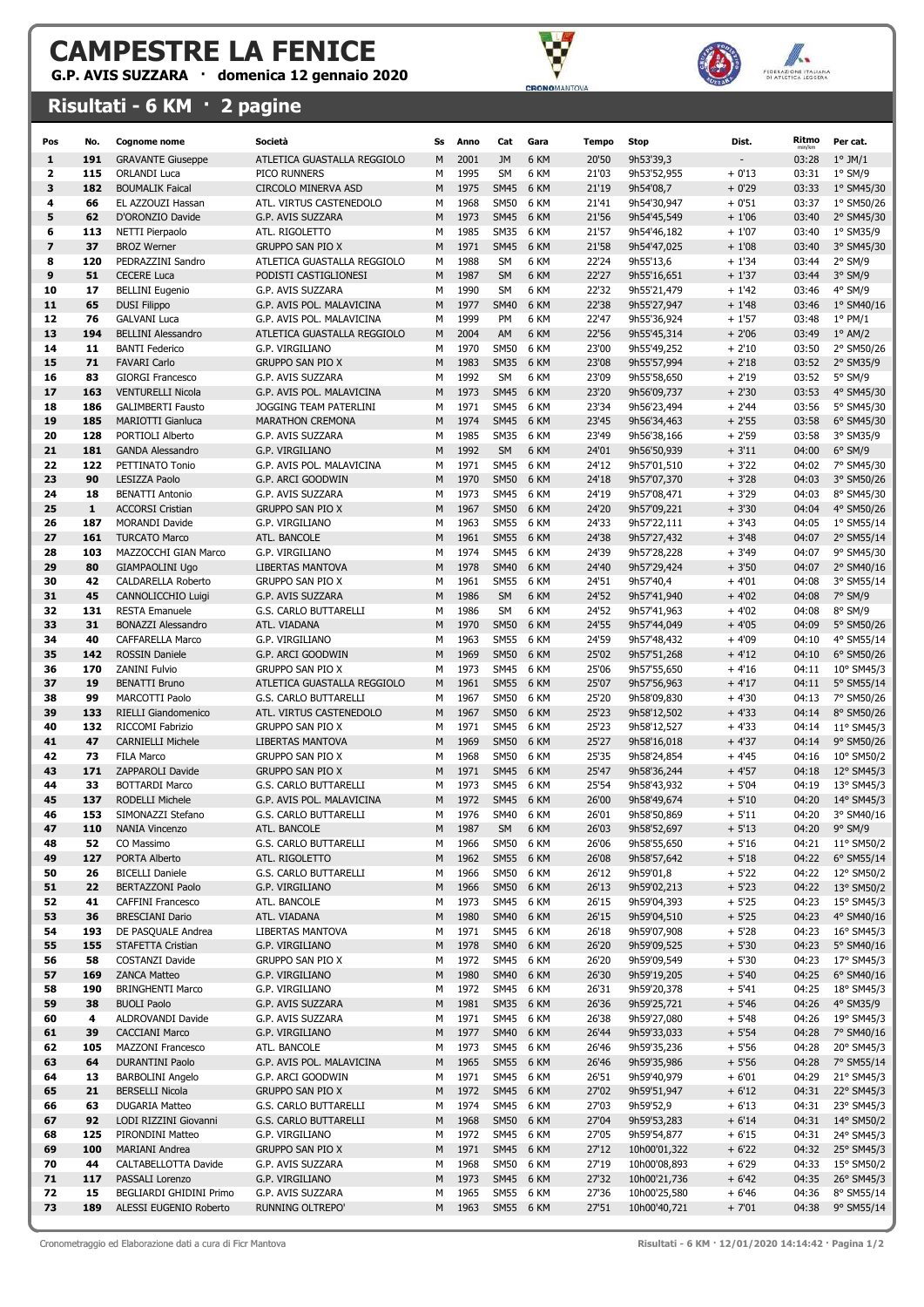| Pos             | No.            | <b>Cognome nome</b>            | Società                      | Ss | Anno | Cat         | Gara | Tempo    | <b>Stop</b>  | Dist.    | Ritmo | Per cat.   |
|-----------------|----------------|--------------------------------|------------------------------|----|------|-------------|------|----------|--------------|----------|-------|------------|
| 74              | 85             | <b>GROBBERIO Andrea</b>        | <b>GRUPPO SAN PIO X</b>      | М  | 1969 | <b>SM50</b> | 6 KM | 27'54    | 10h00'43,861 | $+7'04$  | 04:39 | 16° SM50/2 |
| 75              | 14             | <b>BARRETTA Stefano</b>        | G.P. VIRGILIANO              | M  | 1971 | <b>SM45</b> | 6 KM | 27'56    | 10h00'45.642 | $+7'06$  | 04:40 | 27° SM45/3 |
| 76              | 130            | RAVANINI Franco                | G.P. VIRGILIANO              | м  | 1966 | <b>SM50</b> | 6 KM | 28'00    | 10h00'49,041 | $+7'10$  | 04:40 | 17° SM50/2 |
| 77              | 102            | <b>MARTINOTTI Massimiliano</b> | <b>GRUPPO SAN PIO X</b>      | M  | 1966 | <b>SM50</b> | 6 KM | 28'08    | 10h00'57,057 | $+7'18$  | 04:41 | 18° SM50/2 |
| 78              | 84             | <b>GIRALDO Marco</b>           | G.P. AVIS SUZZARA            | M  | 1977 | <b>SM40</b> | 6 KM | 28'13    | 10h01'02,260 | $+7'23$  | 04:42 | 8° SM40/16 |
| 79              | 23             | <b>BERTOLASI Armando</b>       | <b>RUNCARD</b>               | M  | 1981 | <b>SM35</b> | 6 KM | 28'24    | 10h01'13,978 | $+7'34$  | 04:44 | 5° SM35/9  |
| 80              | 49             | <b>CASTAGNA Luca</b>           | <b>GRUPPO SAN PIO X</b>      | M  | 1976 | <b>SM40</b> | 6 KM | 28'33    | 10h01'22,651 | $+7'43$  | 04:46 | 9° SM40/16 |
| 81              | 28             | <b>BOERI Marco</b>             | G.P. AVIS POL. MALAVICINA    | M  | 1983 | <b>SM35</b> | 6 KM | 28'39    | 10h01'28,580 | $+7'49$  | 04:46 | 6° SM35/9  |
| 82              | 101            | <b>MARTELLI Marco</b>          | G.S. CARLO BUTTARELLI        | M  | 1976 | <b>SM40</b> | 6 KM | 28'42    | 10h01'31,744 | $+7'52$  | 04:47 | 10° SM40/1 |
| 83              | 107            | <b>MONTELLA Luigi</b>          | <b>LIBERTAS MANTOVA</b>      | M  | 1979 | <b>SM40</b> | 6 KM | 28'45    | 10h01'34,463 | $+7'55$  | 04:47 | 11° SM40/1 |
| 84              | 87             | <b>GUARNIERI Ettore</b>        | PODISTI CASTIGLIONESI        | М  | 1961 | <b>SM55</b> | 6 KM | 28'48    | 10h01'37,580 | $+7'58$  | 04:48 | 10° SM55/1 |
| 85              | 3              | <b>ALDROVANDI Azio</b>         | G.P. AVIS SUZZARA            | M  | 1983 | <b>SM35</b> | 6 KM | 28'54    | 10h01'43,182 | $+8'04$  | 04:49 | 7° SM35/9  |
| 86              | 188            | <b>CAVALLINI Simone</b>        | G.P. ARCI GOODWIN            | M  | 1976 | <b>SM40</b> | 6 KM | 28'56    | 10h01'45,619 | $+8'06$  | 04:49 | 12° SM40/1 |
| 87              | 151            | <b>SETTEMBRI Ezio</b>          | G.P. VIRGILIANO              | M  | 1981 | <b>SM35</b> | 6 KM | 28'59    | 10h01'48,926 | $+8'09$  | 04:50 | 8° SM35/9  |
| 88              | 141            | <b>ROSSI Andrea</b>            | ATL. BANCOLE                 | M  | 1974 | <b>SM45</b> | 6 KM | 29'00    | 10h01'49,674 | $+8'10$  | 04:50 | 28° SM45/3 |
| 89              | 69             | <b>FAROLFI Giovanni</b>        | <b>LIBERTAS MANTOVA</b>      | M  | 1966 | <b>SM50</b> | 6 KM | 29'02    | 10h01'51,854 | $+8'12$  | 04:50 | 19° SM50/2 |
| 90              | 81             | <b>GIANNOTTA Nicola</b>        | G.P. VIRGILIANO              | M  | 1980 | <b>SM40</b> | 6 KM | 29'27    | 10h02'16,088 | $+8'37$  | 04:55 | 13° SM40/1 |
| 91              | 34             | <b>BOTTAZZI Gianfranco</b>     | ATL. BANCOLE                 | M  | 1969 | <b>SM50</b> | 6 KM | 29'33    | 10h02'22,486 | $+8'43$  | 04:55 | 20° SM50/2 |
| 92              | 48             | <b>CASTAGNA Alberto</b>        | <b>G.S. CARLO BUTTARELLI</b> | М  | 1971 | <b>SM45</b> | 6 KM | 29'39    | 10h02'28,416 | $+8'49$  | 04:56 | 29° SM45/3 |
| 93              | 134            | <b>RIGONI Nicola</b>           | G.P. VIRGILIANO              | M  | 1977 | <b>SM40</b> | 6 KM | 29'43    | 10h02'32,096 | $+8'53$  | 04:57 | 14° SM40/1 |
| 94              | 138            | ROMA Ruggero                   | PODISTI CASTIGLIONESI        | м  | 1967 | <b>SM50</b> | 6 KM | 30'09    | 10h02'58,698 | $+9'19$  | 05:01 | 21° SM50/2 |
| 95              | 30             | <b>BONATTI SPARTACO Ivano</b>  | <b>G.S. CARLO BUTTARELLI</b> | M  | 1964 | SM55 6 KM   |      | 30'19    | 10h03'08,729 | $+9'29$  | 05:03 | 11° SM55/1 |
| 96              | 106            | <b>MOIETTA Luca</b>            | G.P. ARCI GOODWIN            | м  | 1976 | <b>SM40</b> | 6 KM | 30'48    | 10h03'37,885 | $+9'58$  | 05:08 | 15° SM40/1 |
| 97              | 32             | <b>BORGONOVI Silvano</b>       | <b>LIBERTAS MANTOVA</b>      | M  | 1963 | <b>SM55</b> | 6 KM | 31'04    | 10h03'53,963 | $+10'14$ | 05:11 | 12° SM55/1 |
| 98              | 114            | <b>NOLI Giampiero</b>          | G.S. CARLO BUTTARELLI        | М  | 1964 | <b>SM55</b> | 6 KM | 31'18    | 10h04'07,135 | $+10'28$ | 05:13 | 13° SM55/1 |
| 99              | 184            | <b>TORRE Lorenzo</b>           | <b>GRUPPO SAN PIO X</b>      | M  | 1966 | <b>SM50</b> | 6 KM | 31'21    | 10h04'10,932 | $+10'31$ | 05:13 | 22° SM50/2 |
| 100             | 75             | <b>GALESI Roberto</b>          | G.S. CARLO BUTTARELLI        | M  | 1966 | <b>SM50</b> | 6 KM | 31'26    | 10h04'15,197 | $+10'36$ | 05:14 | 23° SM50/2 |
| 101             | 29             | <b>BOLOGNA Riccardo</b>        | PODISTI CASTIGLIONESI        | M  | 1968 | <b>SM50</b> | 6 KM | 31'35    | 10h04'24,666 | $+10'45$ | 05:16 | 24° SM50/2 |
| 102             | 5              | <b>ALLEGRETTI Andrea</b>       | G.P. VIRGILIANO              | M  | 1964 | <b>SM55</b> | 6 KM | 32'12    | 10h05'01,955 | $+11'22$ | 05:22 | 14° SM55/1 |
| 103             | 50             | <b>CAVICCHIOLI Roberto</b>     | G.S. CARLO BUTTARELLI        | M  | 1970 | <b>SM50</b> | 6 KM | 32'14    | 10h05'03,947 | $+11'24$ | 05:22 | 25° SM50/2 |
| 104             | 60             | <b>DELL'ARINGA Marcello</b>    | <b>LIBERTAS MANTOVA</b>      | M  | 1972 | <b>SM45</b> | 6 KM | 34'22    | 10h07'11,026 | $+13'32$ | 05:44 | 30° SM45/3 |
| 105             | 56             | CORONA Giovanni                | G.P. VIRGILIANO              | M  | 1976 | <b>SM40</b> | 6 KM | 35'15    | 10h08'04,556 | $+14'25$ | 05:53 | 16° SM40/1 |
| 106             | 12             | <b>BARBIERI Stefano</b>        | G.P. AVIS POL. MALAVICINA    | М  | 1985 | SM35 6 KM   |      | 35'26    | 10h08'15,783 | $+14'36$ | 05:55 | 9° SM35/9  |
| <b>Ritirati</b> |                |                                |                              |    |      |             |      |          |              |          |       |            |
|                 | 192            | PECCHINI Enrico                | ATLETICA GUASTALLA REGGIOLO  | м  | 2004 | AM          | 6 KM | Ritirato |              |          |       |            |
|                 | $\overline{2}$ | <b>AIELLO Santo</b>            | <b>LIBERTAS MANTOVA</b>      | M  | 1968 | <b>SM50</b> | 6 KM | Ritirato |              |          |       |            |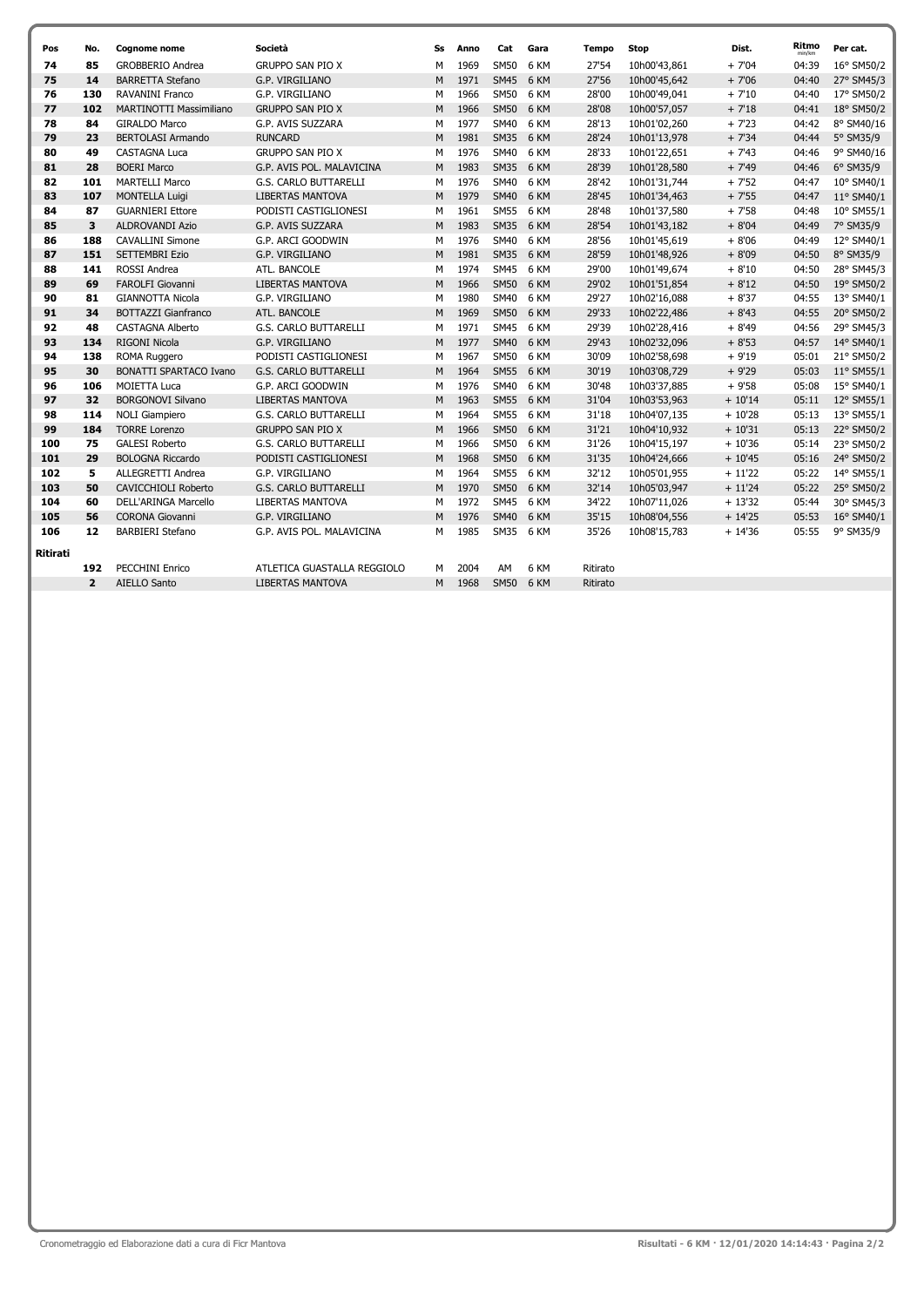G.P. AVIS SUZZARA · domenica 12 gennaio 2020





Risultati - 6 KM · 2 pagine

| Pos                            | No.        | <b>Cognome nome</b>                                  | Società                                              | Ss     | Anno Gara |                        | Tempo          | <b>Stop</b>                  | Dist.              | Ritmo<br>min/kn | Per cat.                 |
|--------------------------------|------------|------------------------------------------------------|------------------------------------------------------|--------|-----------|------------------------|----------------|------------------------------|--------------------|-----------------|--------------------------|
| Allievi (AM) (2)               |            |                                                      |                                                      |        |           |                        |                |                              |                    |                 |                          |
| 1                              | 194        | <b>BELLINI Alessandro</b>                            | ATLETICA GUASTALLA REGGIOLO                          | м      |           | 2004 6 KM              | 22'56          | 9h55'45,314                  |                    | 03:49           | $1^{\circ}$ AM/2         |
| Ritirati                       |            |                                                      |                                                      |        |           |                        |                |                              |                    |                 |                          |
|                                | 192        | <b>PECCHINI Enrico</b>                               | ATLETICA GUASTALLA REGGIOLO                          | м      |           | 2004 6 KM              | Ritirato       |                              |                    |                 |                          |
| Juniores M (JM) (1)            |            |                                                      |                                                      |        |           |                        |                |                              |                    |                 |                          |
| 1                              | 191        | <b>GRAVANTE Giuseppe</b>                             | ATLETICA GUASTALLA REGGIOLO                          | M      |           | 2001 6 KM              | 20'50          | 9h53'39,3                    | 20'50              | 03:28           | $1^{\circ}$ JM/1         |
| Promesse M (PM) (1)            |            |                                                      |                                                      |        |           |                        |                |                              |                    |                 |                          |
| 1                              | 76         | <b>GALVANI Luca</b>                                  | G.P. AVIS POL. MALAVICINA                            | м      |           | 1999 6 KM              | 22'47          | 9h55'36,924                  | 22'47              | 03:48           | $1^{\circ}$ PM/1         |
| Seniores M (SM) (9)            |            |                                                      |                                                      |        |           |                        |                |                              |                    |                 |                          |
| 1                              | 115        | <b>ORLANDI Luca</b>                                  | PICO RUNNERS                                         | м      |           | 1995 6 KM              | 21'03          | 9h53'52,955                  | 21'03              | 03:31           | $1°$ SM/9                |
| $\overline{\mathbf{2}}$<br>з   | 120<br>51  | PEDRAZZINI Sandro<br><b>CECERE Luca</b>              | ATLETICA GUASTALLA REGGIOLO<br>PODISTI CASTIGLIONESI | M<br>м |           | 1988 6 KM<br>1987 6 KM | 22'24<br>22'27 | 9h55'13,6<br>9h55'16,651     | $+1'21$<br>$+1'24$ | 03:44<br>03:44  | $2°$ SM/9<br>3° SM/9     |
| 4                              | 17         | <b>BELLINI Eugenio</b>                               | G.P. AVIS SUZZARA                                    | M      |           | 1990 6 KM              | 22'32          | 9h55'21,479                  | $+1'29$            | 03:46           | $4°$ SM/9                |
| 5                              | 83         | <b>GIORGI Francesco</b>                              | G.P. AVIS SUZZARA                                    | м      |           | 1992 6 KM              | 23'09          | 9h55'58,650                  | $+2'06$            | 03:52           | $5^{\circ}$ SM/9         |
| 6                              | 181        | <b>GANDA Alessandro</b>                              | G.P. VIRGILIANO                                      | M      |           | 1992 6 KM              | 24'01          | 9h56'50,939                  | $+2'58$            | 04:00           | $6°$ SM/9                |
| $\overline{ }$                 | 45         | CANNOLICCHIO Luigi                                   | G.P. AVIS SUZZARA                                    | м      |           | 1986 6 KM              | 24'52          | 9h57'41,940                  | $+3'49$            | 04:08           | 7° SM/9                  |
| 8                              | 131        | <b>RESTA Emanuele</b>                                | G.S. CARLO BUTTARELLI                                | M      |           | 1986 6 KM              | 24'52          | 9h57'41,963                  | $+3'49$            | 04:08           | $8°$ SM/9                |
| 9                              | 110        | <b>NANIA Vincenzo</b>                                | ATL. BANCOLE                                         | м      |           | 1987 6 KM              | 26'03          | 9h58'52,697                  | $+5'00$            | 04:20           | 9° SM/9                  |
| Seniores 35 M (SM35) (9)       |            |                                                      |                                                      |        |           |                        |                |                              |                    |                 |                          |
| 1                              | 113        | NETTI Pierpaolo                                      | ATL. RIGOLETTO                                       | м      |           | 1985 6 KM              | 21'57          | 9h54'46,182                  | 21'57              | 03:40           | 1° SM35/9                |
| $\overline{\mathbf{2}}$        | 71         | <b>FAVARI Carlo</b>                                  | <b>GRUPPO SAN PIO X</b>                              | M      |           | 1983 6 KM              | 23'08          | 9h55'57,994                  | $+1'11$            | 03:52           | 2° SM35/9                |
| з                              | 128        | PORTIOLI Alberto                                     | G.P. AVIS SUZZARA                                    | м      |           | 1985 6 KM              | 23'49          | 9h56'38,166                  | $+1'52$            | 03:58           | 3° SM35/9                |
| 4                              | 38         | <b>BUOLI Paolo</b>                                   | G.P. AVIS SUZZARA                                    | M      |           | 1981 6 KM              | 26'36          | 9h59'25,721                  | $+4'39$            | 04:26           | 4° SM35/9                |
| 5                              | 23         | <b>BERTOLASI Armando</b>                             | <b>RUNCARD</b>                                       | М      |           | 1981 6 KM              | 28'24          | 10h01'13,978                 | $+6'27$            | 04:44           | 5° SM35/9                |
| 6<br>$\overline{ }$            | 28<br>3    | <b>BOERI Marco</b><br>ALDROVANDI Azio                | G.P. AVIS POL. MALAVICINA<br>G.P. AVIS SUZZARA       | M<br>М |           | 1983 6 KM<br>1983 6 KM | 28'39<br>28'54 | 10h01'28,580<br>10h01'43,182 | $+6'42$<br>$+6'57$ | 04:46<br>04:49  | 6° SM35/9<br>7° SM35/9   |
| 8                              | 151        | <b>SETTEMBRI Ezio</b>                                | G.P. VIRGILIANO                                      | M      |           | 1981 6 KM              | 28'59          | 10h01'48,926                 | $+7'02$            | 04:50           | 8° SM35/9                |
| 9                              | 12         | <b>BARBIERI Stefano</b>                              | G.P. AVIS POL. MALAVICINA                            | M      |           | 1985 6 KM              | 35'26          | 10h08'15,783                 | $+13'29$           | 05:55           | 9° SM35/9                |
|                                |            |                                                      |                                                      |        |           |                        |                |                              |                    |                 |                          |
| Seniores 40 M (SM40) (16)<br>1 | 65         |                                                      | G.P. AVIS POL. MALAVICINA                            | м      |           | 1977 6 KM              | 22'38          | 9h55'27,947                  | 22'38              | 03:46           | 1° SM40/16               |
| $\overline{\mathbf{2}}$        | 80         | <b>DUSI Filippo</b><br><b>GIAMPAOLINI Ugo</b>        | LIBERTAS MANTOVA                                     | M      |           | 1978 6 KM              | 24'40          | 9h57'29,424                  | $+2'02$            | 04:07           | 2° SM40/16               |
| з                              | 153        | SIMONAZZI Stefano                                    | G.S. CARLO BUTTARELLI                                | м      |           | 1976 6 KM              | 26'01          | 9h58'50,869                  | $+3'23$            | 04:20           | 3° SM40/16               |
| 4                              | 36         | <b>BRESCIANI Dario</b>                               | ATL. VIADANA                                         | M      |           | 1980 6 KM              | 26'15          | 9h59'04,510                  | $+3'37$            | 04:23           | 4° SM40/16               |
| 5                              | 155        | STAFETTA Cristian                                    | G.P. VIRGILIANO                                      | м      |           | 1978 6 KM              | 26'20          | 9h59'09,525                  | $+3'42$            | 04:23           | 5° SM40/16               |
| 6                              | 169        | <b>ZANCA Matteo</b>                                  | G.P. VIRGILIANO                                      | M      |           | 1980 6 KM              | 26'30          | 9h59'19,205                  | $+3'52$            | 04:25           | 6° SM40/16               |
| 7                              | 39         | <b>CACCIANI Marco</b>                                | G.P. VIRGILIANO                                      | м      |           | 1977 6 KM              | 26'44          | 9h59'33,033                  | $+4'06$            | 04:28           | 7° SM40/16               |
| 8                              | 84         | <b>GIRALDO Marco</b>                                 | G.P. AVIS SUZZARA                                    | M      |           | 1977 6 KM              | 28'13          | 10h01'02,260                 | $+5'35$            | 04:42           | 8° SM40/16               |
| 9<br>10                        | 49<br>101  | <b>CASTAGNA Luca</b><br><b>MARTELLI Marco</b>        | <b>GRUPPO SAN PIO X</b><br>G.S. CARLO BUTTARELLI     | м<br>M |           | 1976 6 KM<br>1976 6 KM | 28'33<br>28'42 | 10h01'22,651<br>10h01'31,744 | + 5'55<br>$+6'04$  | 04:46<br>04:47  | 9° SM40/16<br>10° SM40/1 |
| 11                             | 107        | <b>MONTELLA Luigi</b>                                | <b>LIBERTAS MANTOVA</b>                              | M      |           | 1979 6 KM              | 28'45          | 10h01'34,463                 | $+6'07$            | 04:47           | 11° SM40/1               |
| 12                             | 188        | <b>CAVALLINI Simone</b>                              | G.P. ARCI GOODWIN                                    | M      |           | 1976 6 KM              | 28'56          | 10h01'45,619                 | $+6'18$            | 04:49           | 12° SM40/1               |
| 13                             | 81         | <b>GIANNOTTA Nicola</b>                              | G.P. VIRGILIANO                                      | M      |           | 1980 6 KM              | 29'27          | 10h02'16,088                 | + 6'49             | 04:55           | 13° SM40/1               |
| 14                             | 134        | <b>RIGONI Nicola</b>                                 | G.P. VIRGILIANO                                      | M      |           | 1977 6 KM              | 29'43          | 10h02'32,096                 | $+7'05$            | 04:57           | 14° SM40/1               |
| 15                             | 106        | MOIETTA Luca                                         | G.P. ARCI GOODWIN                                    | М      |           | 1976 6 KM              | 30'48          | 10h03'37,885                 | $+8'10$            | 05:08           | 15° SM40/1               |
| 16                             | 56         | <b>CORONA Giovanni</b>                               | G.P. VIRGILIANO                                      | M      |           | 1976 6 KM              | 35'15          | 10h08'04,556                 | $+12'37$           | 05:53           | 16° SM40/1               |
| Seniores 45 M (SM45) (30)      |            |                                                      |                                                      |        |           |                        |                |                              |                    |                 |                          |
| 1                              | 182        | <b>BOUMALIK Faical</b>                               | CIRCOLO MINERVA ASD                                  | м      |           | 1975 6 KM              | 21'19          | 9h54'08,7                    | 21'19              | 03:33           | 1° SM45/30               |
| 2                              | 62         | D'ORONZIO Davide                                     | G.P. AVIS SUZZARA                                    | M      |           | 1973 6 KM              | 21'56          | 9h54'45,549                  | $+0'37$            | 03:40           | 2° SM45/30               |
| З                              | 37         | <b>BROZ Werner</b>                                   | <b>GRUPPO SAN PIO X</b>                              | М      |           | 1971 6 KM              | 21'58          | 9h54'47,025                  | $+0'39$            | 03:40           | 3° SM45/30               |
| 4<br>5                         | 163<br>186 | <b>VENTURELLI Nicola</b><br><b>GALIMBERTI Fausto</b> | G.P. AVIS POL. MALAVICINA<br>JOGGING TEAM PATERLINI  | M<br>М |           | 1973 6 KM<br>1971 6 KM | 23'20<br>23'34 | 9h56'09,737<br>9h56'23,494   | $+2'01$<br>+ 2'15  | 03:53<br>03:56  | 4° SM45/30<br>5° SM45/30 |
| 6                              | 185        | MARIOTTI Gianluca                                    | <b>MARATHON CREMONA</b>                              | M      |           | 1974 6 KM              | 23'45          | 9h56'34,463                  | $+2'26$            | 03:58           | 6° SM45/30               |
| 7                              | 122        | PETTINATO Tonio                                      | G.P. AVIS POL. MALAVICINA                            | М      |           | 1971 6 KM              | 24'12          | 9h57'01,510                  | $+2'53$            | 04:02           | 7° SM45/30               |
| 8                              | 18         | <b>BENATTI Antonio</b>                               | G.P. AVIS SUZZARA                                    | M      |           | 1973 6 KM              | 24'19          | 9h57'08,471                  | $+3'00$            | 04:03           | 8° SM45/30               |
| 9                              | 103        | MAZZOCCHI GIAN Marco                                 | G.P. VIRGILIANO                                      | м      |           | 1974 6 KM              | 24'39          | 9h57'28,228                  | $+3'20$            | 04:07           | 9° SM45/30               |
| 10                             | 170        | <b>ZANINI Fulvio</b>                                 | <b>GRUPPO SAN PIO X</b>                              | M      |           | 1973 6 KM              | 25'06          | 9h57'55,650                  | $+3'47$            | 04:11           | 10° SM45/3               |
| 11                             | 132        | RICCOMI Fabrizio                                     | <b>GRUPPO SAN PIO X</b>                              | м      |           | 1971 6 KM              | 25'23          | 9h58'12,527                  | $+4'04$            | 04:14           | 11° SM45/3               |
| 12<br>13                       | 171<br>33  | ZAPPAROLI Davide<br><b>BOTTARDI Marco</b>            | <b>GRUPPO SAN PIO X</b><br>G.S. CARLO BUTTARELLI     | М<br>М |           | 1971 6 KM<br>1973 6 KM | 25'47<br>25'54 | 9h58'36,244<br>9h58'43,932   | $+4'28$<br>+ 4'35  | 04:18<br>04:19  | 12° SM45/3<br>13° SM45/3 |
| 14                             | 137        | RODELLI Michele                                      | G.P. AVIS POL. MALAVICINA                            | M      |           | 1972 6 KM              | 26'00          | 9h58'49,674                  | $+4'41$            | 04:20           | 14° SM45/3               |
| 15                             | 41         | CAFFINI Francesco                                    | ATL. BANCOLE                                         | М      |           | 1973 6 KM              | 26'15          | 9h59'04,393                  | + 4'56             | 04:23           | 15° SM45/3               |
| 16                             | 193        | DE PASQUALE Andrea                                   | LIBERTAS MANTOVA                                     | M      |           | 1971 6 KM              | 26'18          | 9h59'07,908                  | $+4'59$            | 04:23           | 16° SM45/3               |
| 17                             | 58         | COSTANZI Davide                                      | <b>GRUPPO SAN PIO X</b>                              | М      |           | 1972 6 KM              | 26'20          | 9h59'09,549                  | $+5'01$            | 04:23           | 17° SM45/3               |
| 18                             | 190        | <b>BRINGHENTI Marco</b>                              | G.P. VIRGILIANO                                      | M      |           | 1972 6 KM              | 26'31          | 9h59'20,378                  | $+5'12$            | 04:25           | 18° SM45/3               |
| 19                             | 4          | ALDROVANDI Davide                                    | G.P. AVIS SUZZARA                                    | м      |           | 1971 6 KM              | 26'38          | 9h59'27,080                  | $+5'19$            | 04:26           | 19° SM45/3               |
| 20<br>21                       | 105<br>13  | <b>MAZZONI Francesco</b><br><b>BARBOLINI Angelo</b>  | ATL. BANCOLE<br>G.P. ARCI GOODWIN                    | M<br>М |           | 1973 6 KM<br>1971 6 KM | 26'46<br>26'51 | 9h59'35,236<br>9h59'40,979   | $+5'27$<br>+ 5'32  | 04:28<br>04:29  | 20° SM45/3<br>21° SM45/3 |
|                                |            |                                                      |                                                      |        |           |                        |                |                              |                    |                 |                          |